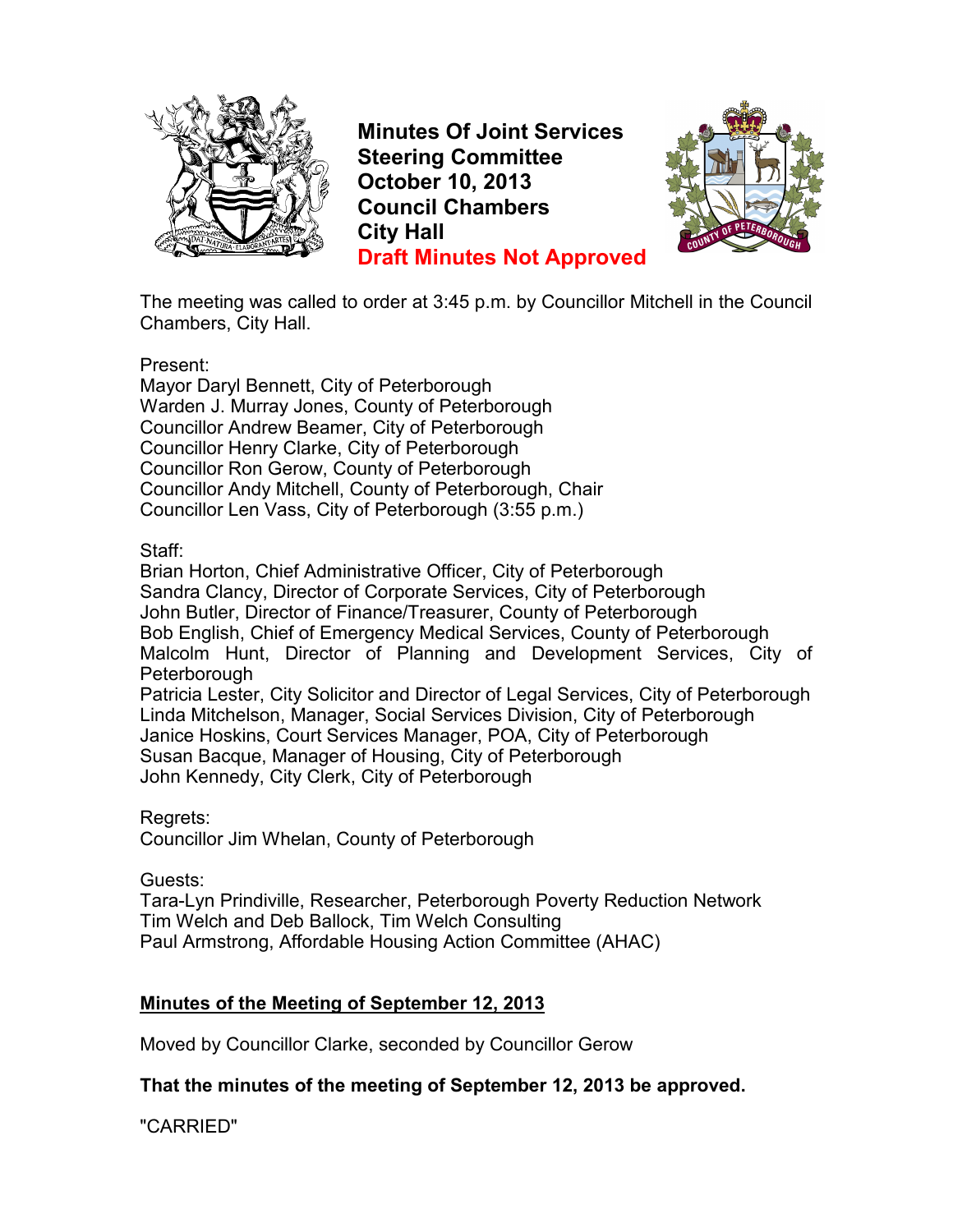Moved by Warden Jones, seconded by Councillor Beamer

### **That agenda Items 8 and 6 be moved to the beginning of the agenda.**

"CARRIED"

### **Disclosure of Pecuniary Interest**

There were no Disclosures of Interest.

#### **Minutes for Information**

Moved by Councillor Beamer, seconded by Mayor Bennett

#### **That the AHAC (Affordable Housing Action Committee) minutes of June 13, 2013 be received for information.**

"CARRIED"

### **Preliminary 2014 Budget – Peterborough County City Paramedics (PCCP) John Butler, Director of Finance/Treasurer, County of Peterborough**

John Butler, Director of Finance/Treasurer, County of Peterborough and Bob English, Chief of Emergency Medical Services, County of Peterborough provided comments on the preliminary 2014 budget.

Moved by Councillor Clarke, seconded by Councillor Gerow

**That the Joint Services Steering Committee (JSSC) approve this preliminary 2014 PCCP budget proposal and that it act as a preliminary estimate to assist the City of Peterborough in their 2014 budget development.**

"CARRIED"

Councillor Vass arrived at the meeting at 3:55 p.m.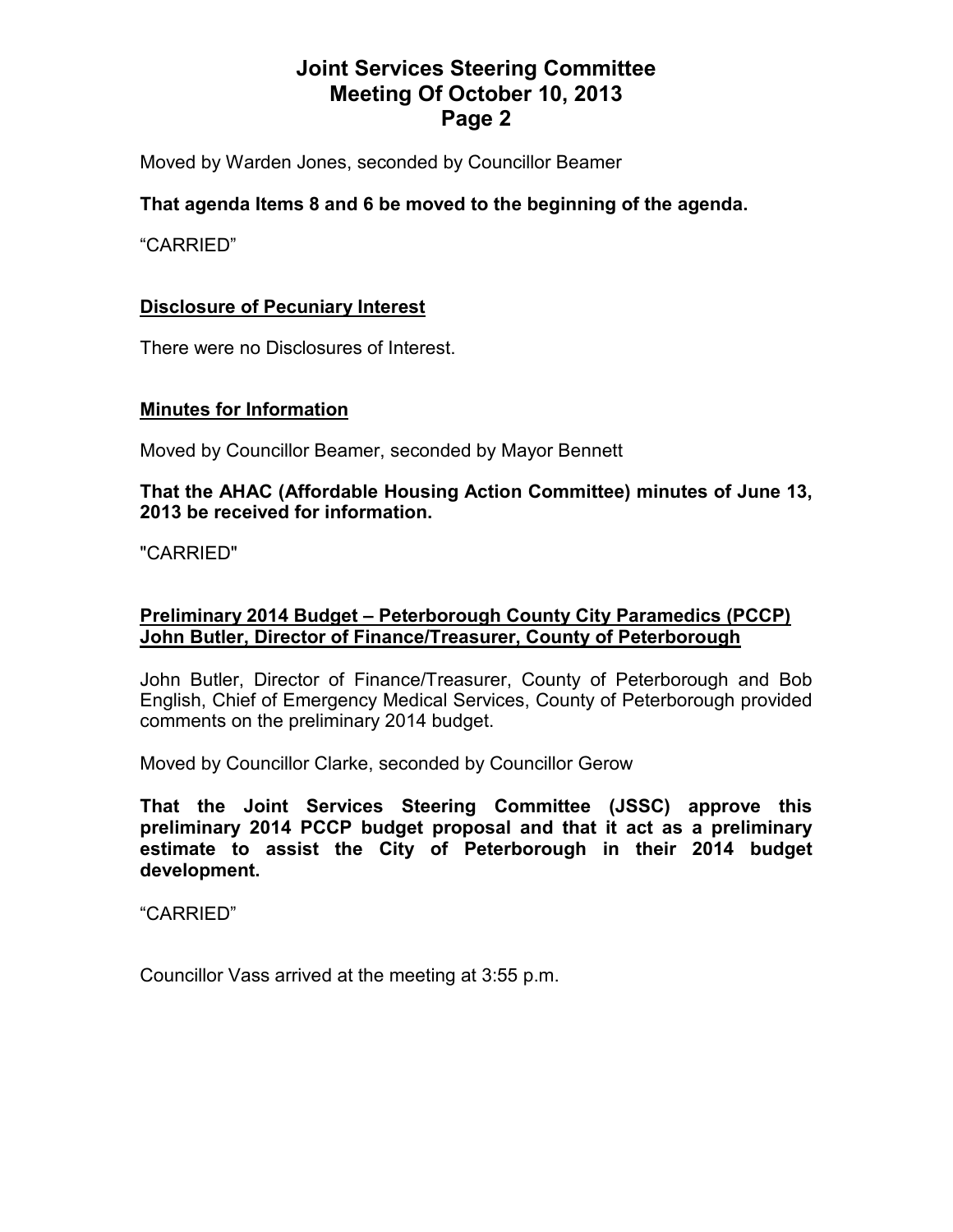### **Report CSSSJSSC13-011 Report from the Peterborough Poverty Reduction Network Ken Doherty, Director of Community Services, City of Peterborough**

Moved by Councillor Warden, seconded by Councillor Gerow

**That Joint Services approve the recommendation outlined in Report CSSSJSSC13-011 dated October 10, 2013, of the Director of Community Services, as follows:** 

- **a) That the report "Impacts of Reductions to Discretionary and Emergency Housing Benefits in Peterborough-2013" and a presentation from the Peterborough Poverty Reduction Network (PPRN) be received for information.**
- **b) That this report be forwarded to MPP Leal for review and comment.**

"CARRIED"

#### **Report PLHDJSSC13-003**

### **Housing is Fundamental 2013 – Information Report Malcolm Hunt, Director of Planning and Development Services, City of Peterborough**

Paul Armstrong of the Affordable Housing Action Committee (AHAC) provided introductory comments to report PLHDJSSC13-003.

Moved by Councillor Vass, seconded by Councillor Gerow

**That the Joint Services Steering Committee endorse the recommendation outlined in Report PLHDJSSC13-003 dated October 10, 2013, of the Director of Planning and Development Services, as follows:** 

- **a) That the presentation and report** *Housing is Fundamental* **2013 of the Affordable Housing Action Committee (AHAC) be received for information.**
- **b) That this report be provided to the provincial and federal governments for consideration of the needs specific to the Peterborough region.**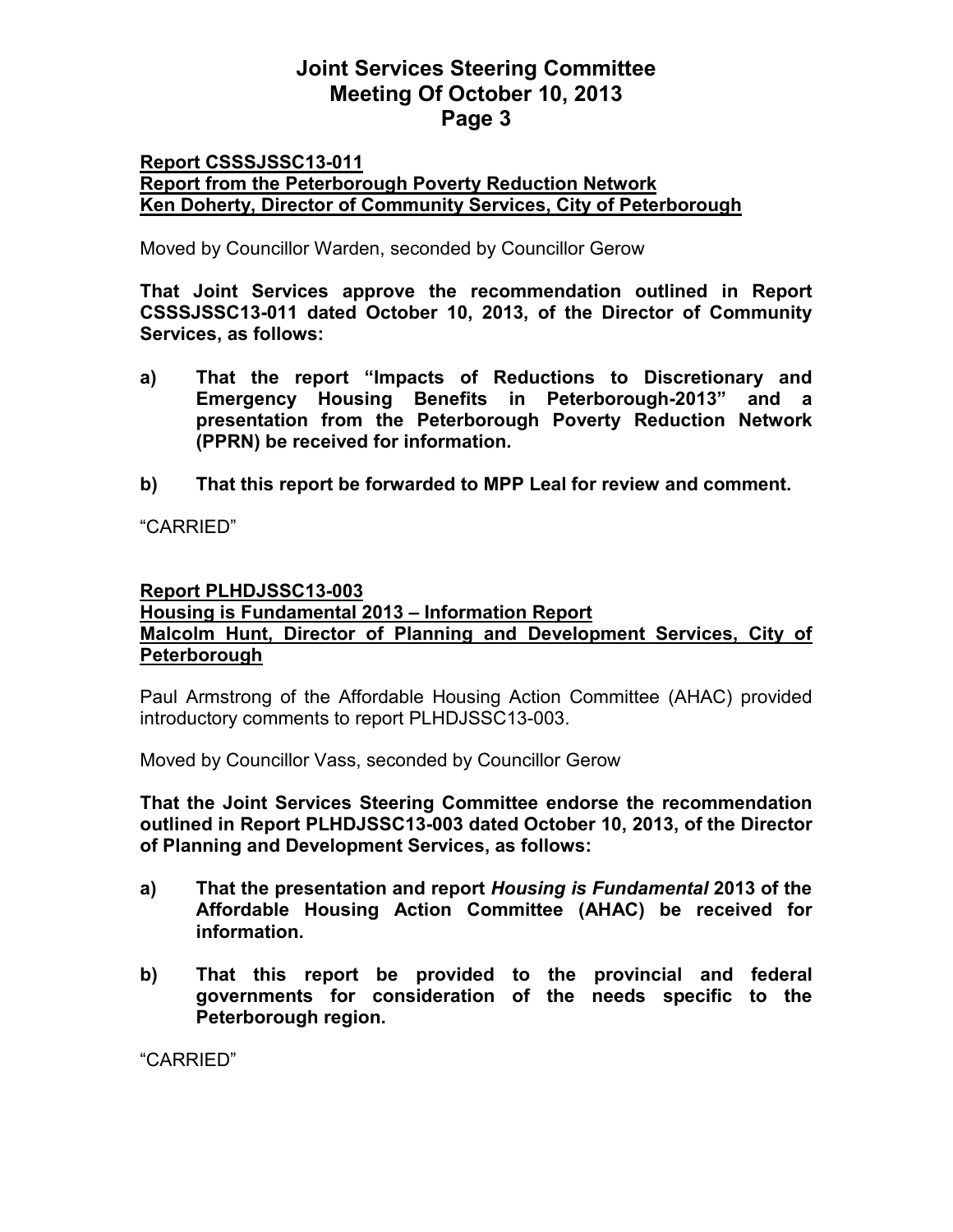### **Report PLHDJSSC13-002**

**10-year Housing and Homelessness Plan and the Action Plan 2014-2018 Malcolm, Hunt, Director of Planning and Development Services, City of Peterborough Ken Doherty, Director of Community Services, City of Peterborough**

Malcolm Hunt, Director of Planning and Development Services, City of

Peterborough provided introductory comments to report PLHDJSSC13-002.

Tim Welch and Deb Ballock of Tim Welch Consultants made a presentation.

Moved by Councillor Clarke, seconded by Warden Jones

**That Joint Services Steering Committee endorse the recommendations outlined in Report PLHDJSSC13-002 dated October 10, 2013, of the Director of Planning and Development Services and the Director of Community Services, as follows:** 

- **a) That the presentation by Tim Welch Consulting on the 10-year Housing and Homelessness Plan and the Action Plan 2014-2018 be received.**
- **b) That the 10-year Housing and Homelessness Plan be endorsed.**
- **c) That the Action Plan 2014-2018 be utilized by municipal staff and agencies as a guide to workplans and budget priorities in support of housing and homelessness, and**
- **d) That a verbal update from staff about the results of the Public Information Session on October 2, 2013 be received for information.**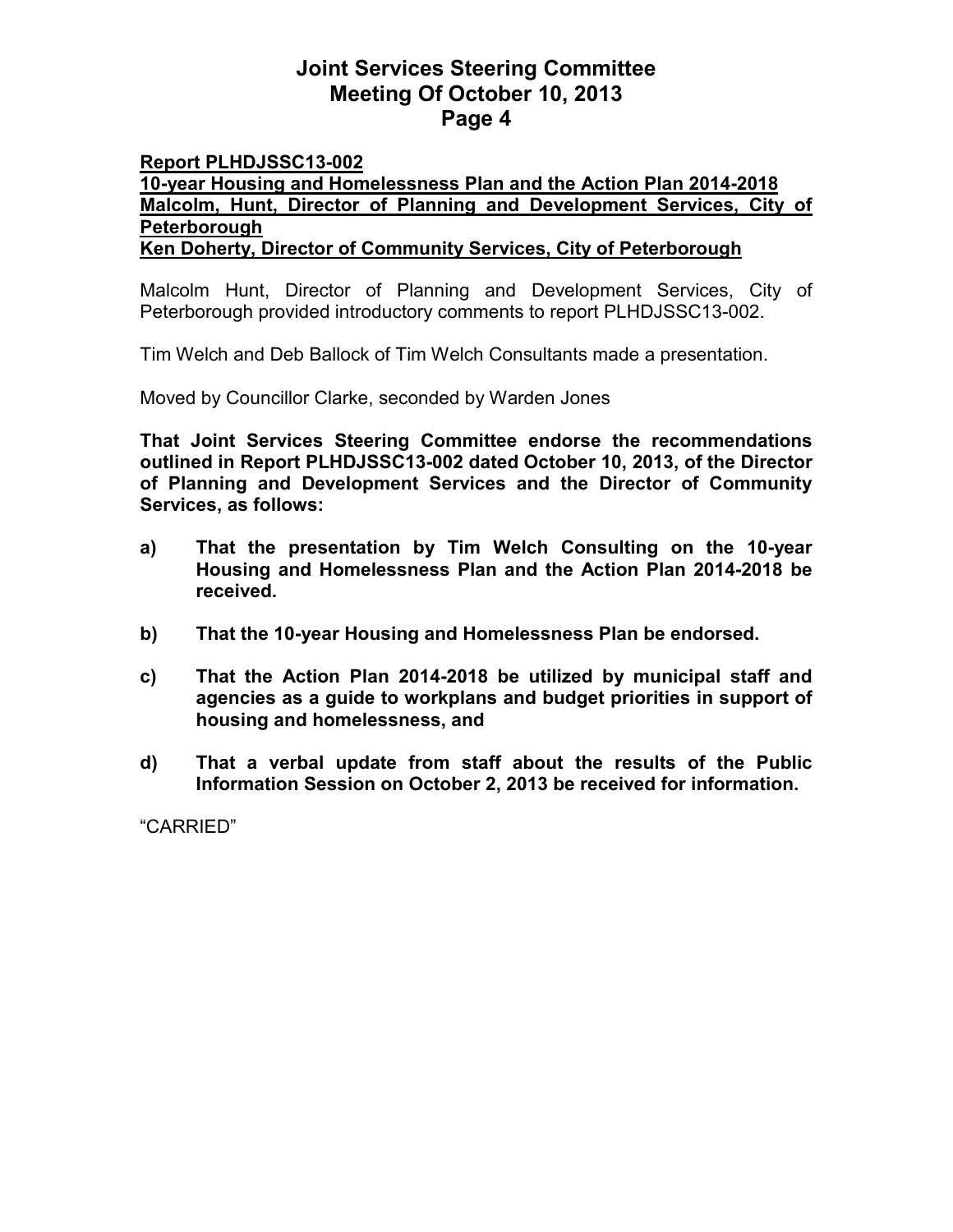### **Report PEDJSSC13-002 Peterborough Economic Development Performance Measures Tom Sayer, Board Chair, Peterborough Economic Development**

Tom Sayer, Board Chair, Peterborough Economic Development, made introductory remarks to report PEDJSSC13-002.

Moved by Mayor Bennett, seconded by Councillor Gerow

**That the Joint Services Steering Committee endorse the recommendation as outlined in Report PEDJSSC13-002 dated October 10, 2013 by the Board Chair of Peterborough Economic Development, as follows:** 

**That the proposed measures be endorsed for presentation to the respective Councils of the City and the County as per Section 4.02 c) of the Agreement dated December 2012.** 

"CARRIED"

#### **Report CPFSJSSC13-001**

**POA, Social Services, and Social Housing Draft 2014 Budgets Sandra Clancy, Director of Corporate Services, City of Peterborough**

Sandra Clancy, Director of Corporate Services, City of Peterborough provided introductory comments to report CPFSJSSC13-001.

Moved by Warden Jones, seconded by Councillor Gerow

**That the Joint Services Steering Committee approve the recommendations outlined in report CPFSJSSC13-001, dated October 10, 2013, of the Director of Corporate Services, as follows:** 

- **a) That the Joint Services Steering Committee receive the draft 2014 POA, Social Services, and Social Housing Budgets as set out in Appendix A to report CPFSJSSC13-001, and recommend to City and County Councils that the budgets be reflected in their respective draft 2014 Municipal Budget documents.**
- **b) That staff perform an analysis of the budget and the input from the Peterborough Poverty Reduction Network to monitor the impacts of change in the Discretionary Benefits Program and the change from the previous Community Start Up and Maintenance Benefit to the Housing Stability Fund.**